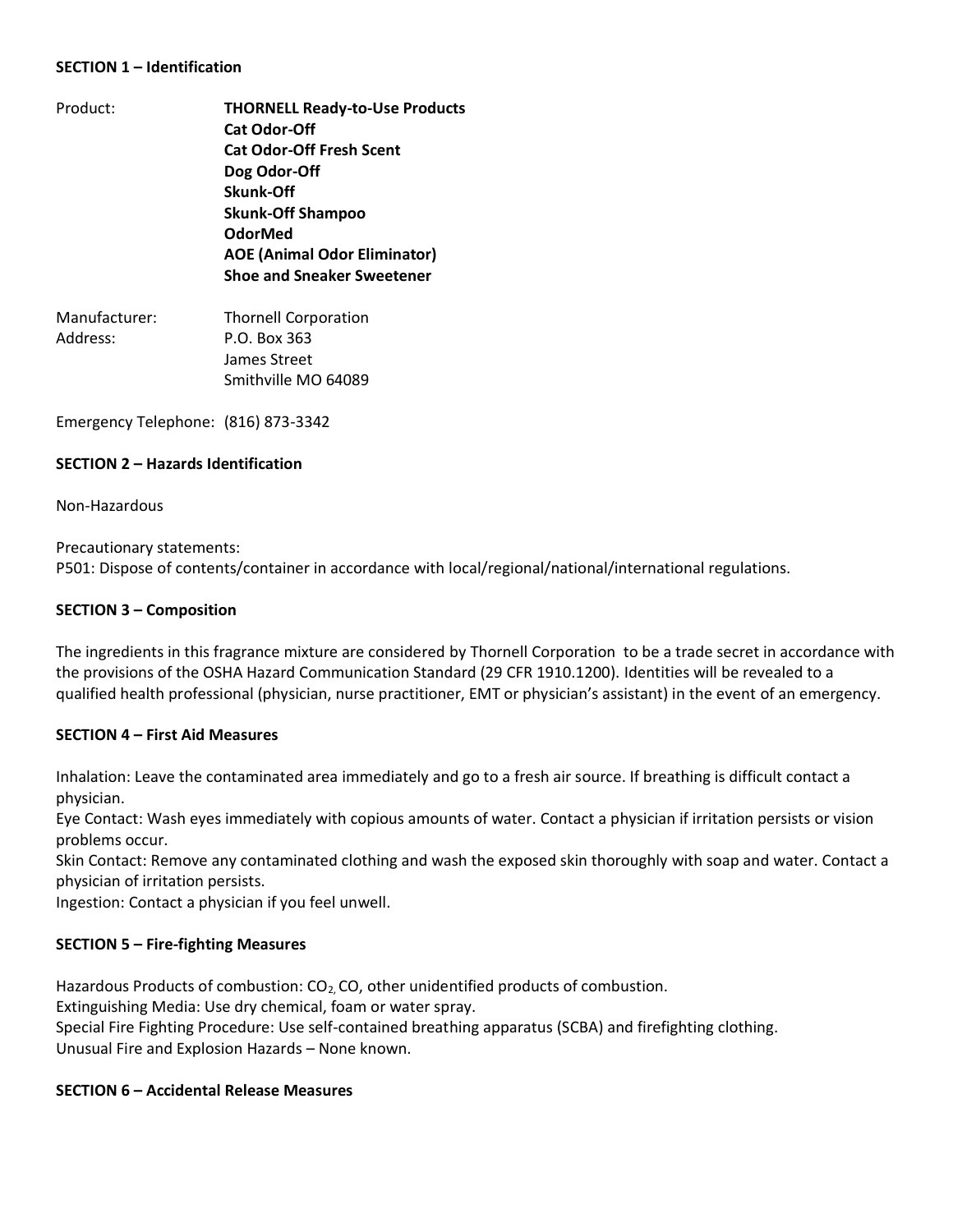To avoid possible contamination of the environment, contain spilled material. Cover with an inert, inorganic, noncombustible absorbent material, sweep up and remove to an approved disposal container. Avoid open flames or other sources of ignition. Avoid inhalation of vapors.

# **SECTION 7 – Handling and Storage**

For maximum personal protection, handle fragrances in a completely closed system.

Ventilation: Employ local exhaust ventilation meeting ACGIH design criteria.

Handling Procedures: Avoid inhalation and eye and skin contact whenever possible. Use good personal hygiene practices. Wash thoroughly after contact with the skin and at the end of each work period. Contaminated clothing and shoes should be laundered or cleaned before reuse.

Storage Requirements: Store in a cool, dry, well-ventilated area. Avoid heat sources. Keep containers closed and upright.

# **SECTION 8 – Exposure Controls/Personal Protection**

Respiratory Protection: Not normally required in well-ventilated areas. If vapor levels are high due to spillage, or if the product is heated, or if other abnormal conditions exist, use a full-face NIOSH-approved organic vapor respirator. Eye Protection: If abnormal conditions exist, wear NIOSH-approved goggles or shields when handling. Eye wash stations should be available.

Skin Protection: If abnormal conditions exist, wear oil and chemical-resistant gloves when handling. Safety showers should be available.

# **SECTION 9 – Physical and Chemical Properties**

| Appearance: | liauid                       | Flash point: Above 200°F                     |
|-------------|------------------------------|----------------------------------------------|
| Color:      | water-white                  | Density: not determined                      |
| Odor:       | Pleasant, to match standard. | Vapor pressure: 17.5 mm Hg @ 20 $^{\circ}$ C |
| pH:         | 6.6                          | VOC content: 0.25%                           |

# **SECTION 10 – Stability and Reactivity**

This product is stable and presents no significant reactivity hazard. It does not react violently with water and no hazardous polymerization will occur. Contact with highly concentrated acids, alkalis or oxidizing agents must be avoided. Avoid excessive heat, open flames or other sources of ignition.

# **SECTION 11 – Toxicology Information**

Acute Hazards: None Known

Chronic Hazards: None Known

This product does not contain carcinogens identified by OSHA, IARC, ACGIH, NTP or other authoritative body.

Oral  $LD_{50}$  > 2,000 mg/kg (calculated)

# **SECTION 12 – Ecological Information**

This mixture has not been tested. See Section 16 for any EU hazard classification information.